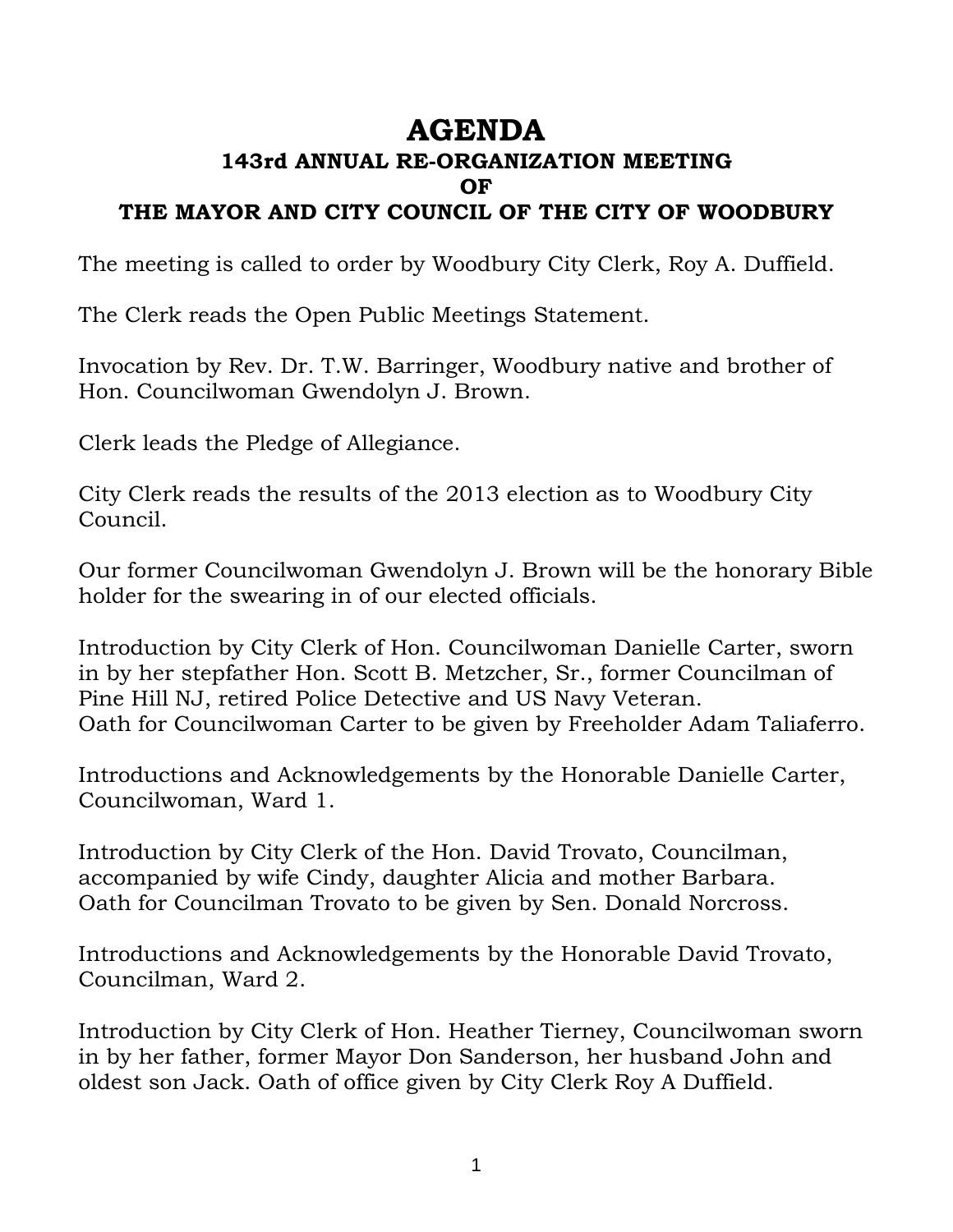Introductions and Acknowledgements by the Hon. Heather Tierney, Councilwoman, Ward 3.

Introduction by City Clerk of the Hon. Richard Hock, Councilman

Oath for Councilman Hock to be given by City Clerk Roy A Duffield.

Introductions and Acknowledgements by the Hon. Richard Hock, Councilman Ward 3.

Roll Call by the City Clerk.

Councilpersons: Carter, Lockman, Parker, Fleming, Trovato, Tierney, Hock, Swanson and Mayor Volk.

Clerk calls for Nomination of Council President and vote.

Introduction and swearing in of Council President by Freeholder Heather Simmons.

## **COUNCIL PRESIDENT INTRODUCES HONORED GUESTS**

The Clerk reads the three (3) names presented to City Council to fill the 2nd Ward Councilperson seat left vacant as a result of Councilwoman Gwendolyn J Brown's resignation: Theodore Johnson Jr, Evelyn Fox, Karen Pierce

Motion to approve nomination for new Councilperson.

Introduction by City Clerk of newly appointed Council member.

Oath to be given by Freeholder Adam Taliaferro, accompanied by former Councilwoman Hon. Gwendolyn Brown.

Introductions and Acknowledgements by the newly appointed Council Member.

Proclamation honoring the service of the Gwendolyn J Brown, former Councilwoman and Council President Pro Tempore, City of Woodbury.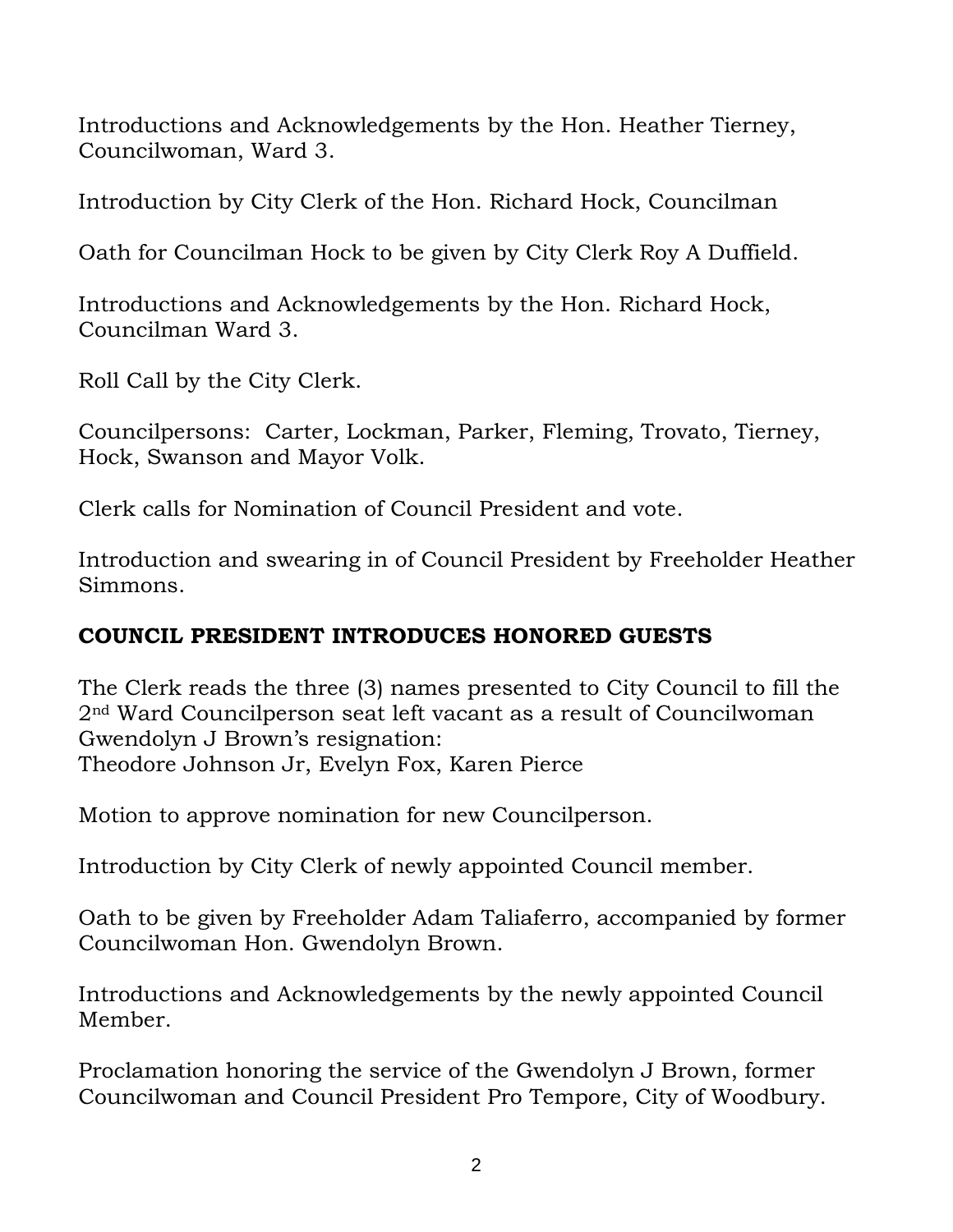President of Council delivers annual message.

Council President appoints Council Committees.

Council members provide annual thoughts and messages, as desired

#### **RESOLUTIONS**

(If there are no objections, Resolutions #14-01 through 14-28 will be offered as a consent agenda for Council's consideration.)

- #14-01 Resolution Ratifying and Confirming Motion Fixing Time of the Annual Meeting of the Mayor and Council of the City of Woodbury for the Year 2014
- #14-02 Resolution Establishing the Rules and Regulations of the City of Woodbury for the Year 2014
- #14-03 Resolution Designating a President "Pro Tempore" of the City Council of the City of Woodbury With Full Authority to Act in All Matters as the President During Periods of Absence from the City of Council President (David Trovato)
- #14-04 Resolution to Adopt a Temporary Budget for the Year 2014
- #14-05 Resolution Establishing the Schedule of Regular Meetings of City Council of the City of Woodbury for the Legislative Year 2014
- #14-06 Resolution Fixing the Sum to be Charged for Notice of Public Meetings
- #14-07 Resolution Designating Depositories of Funds of the City of Woodbury (Fulton Bank, PNC Bank, TD Bank, Capital Bank and Colonial Bank)
- #14-08 Resolution Designating the South Jersey Times and the Courier Post as the Official Newspapers for Notices of Public Meetings
- #14-09 Resolution Appointing Tax Search Officer for the City of Woodbury [Lorraine Reeves]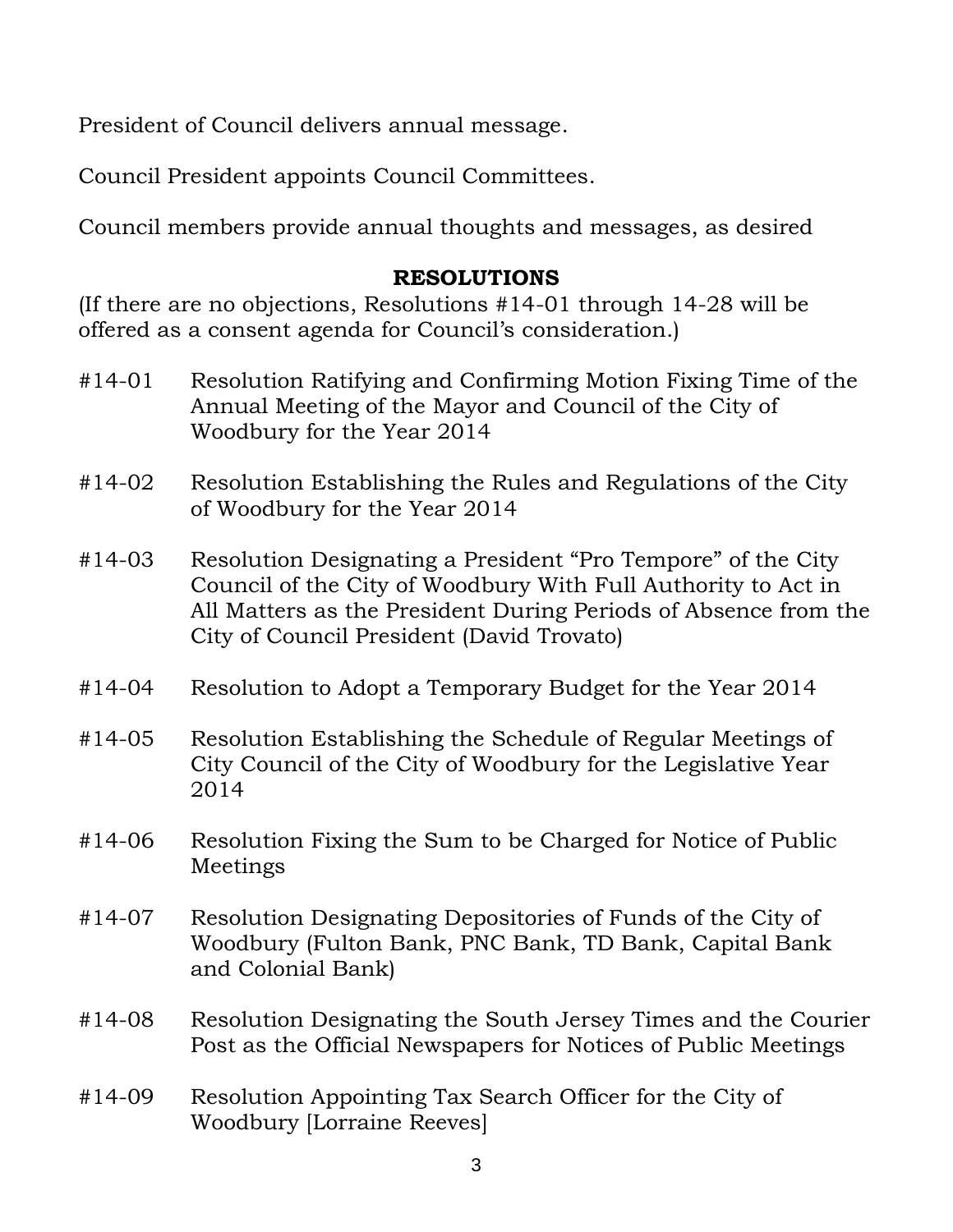| $#14-10$   | Resolution Appointing Grant Coordinator and Grant Treasurer<br>for the City of Woodbury [Robert Law]                       |
|------------|----------------------------------------------------------------------------------------------------------------------------|
| $#14-11$   | Resolution Appointing Signatories for Banking Institutions<br>[Robert Law, Michael Theokas, Lorraine Reeves, William Volk] |
| #14-12     | Resolution Appointing Court Administrator [Marguerite Falls]                                                               |
| $#14-13$   | Resolution Appointing Deputy Court Administrators [Denise]<br>Athey, Linda Banks, and Joan Reid]                           |
| $#14-14$   | Resolution Appointing Housing Inspectors for the City of<br>Woodbury [Brian Bosworth and John Leech]                       |
| $#14-15$   | Resolution Appointing Assistant Building Inspector for the City<br>of Woodbury [John Leech]                                |
| $#14-16$   | Resolution Appointing Members to the City of Woodbury Board<br>of Health (Karen Chabot and Kathryn Pierson)                |
| $#14-17$   | Resolution Appointing Councilperson to the Planning Board of<br>the City of Woodbury [David Trovato]                       |
| $#14-18$   | Resolution Designating a Director for the Woodbury Public<br>Library [Jean Wipf]                                           |
| $#14-19$   | Resolution Appointing a Director for the Community Service<br>Program for the City of Woodbury [Charles Gill]              |
| #14-20     | Resolution Appointing Assistant Municipal Finance Officers for<br>the City of Woodbury [Joy Dreyer and Marion Harris]      |
| $#14 - 21$ | Resolution Appointing Planning/Zoning Board Administrator<br>for the City of Woodbury [Brian Bosworth]                     |
| #14-22     | Resolution Appointing Zoning Officer for the City of Woodbury<br>[John Leech]                                              |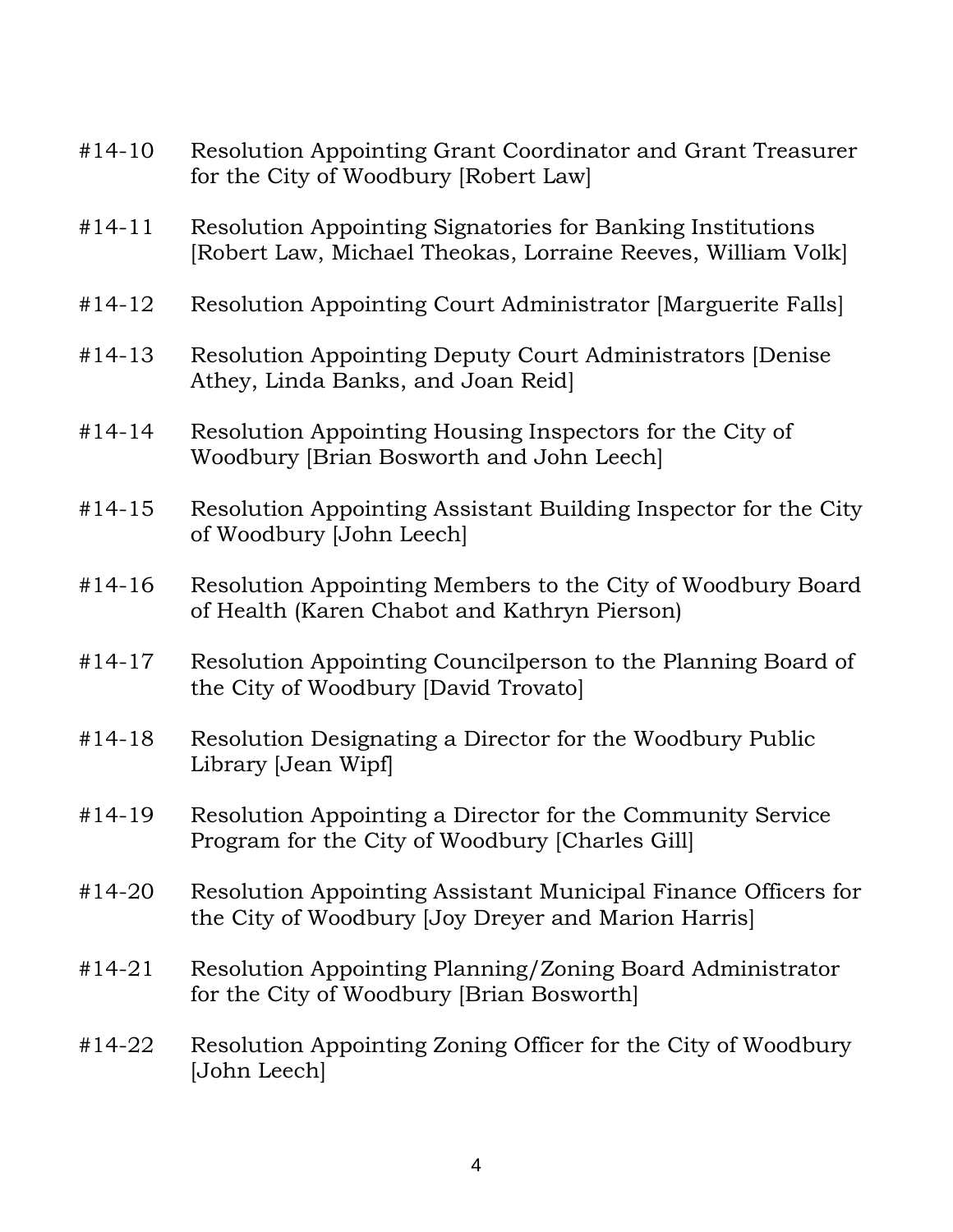- #14-23 Resolution Authorizing County Tax Assessor to Act as Agent for the City of Woodbury for the Purpose of Filing and Settling Tax Appeals on Behalf of the Taxing District for the Tax Year 2014
- #14-24 Resolution Fixing Interest Rate for Delinquency in Payment of Taxes and/or Water and Sewer Billings and Fixing the Rate of Interest to be Charged on Assessment Installments
- #14-25 Resolution Appointing Fund Commissioner for the Municipal Joint Insurance Fund [Robert Law]
- #14-26 Resolution Appointing an Alternate Fund Commissioner for the Municipal Joint Insurance Fund [Michael Theokas]
- #14-27 Resolution Appointing a Safety Coordinator for the Municipal Joint Insurance Fund (Kelli Marro)
- #14-28 Resolution to Adopt a Cash Management Plan and Internal Control Procedures

(If there are no objections, Resolutions #14-29 through 14-41 will be offered as a consent agenda for Council's consideration.)

- #14-29 Resolution Designating a Solicitor and Foreclosure Attorney for the City of Woodbury [Angelini, Viniar & Freedman, L.L.P./James Pierson, Esq.]
- #14-30 Resolution Appointing a Public Defender [Costa, Vetra, LaRosa & Costa /Seth Hasbrouck, Esq.]
- #14-31 Resolution Appointing an Auditor for the City of Woodbury [Bowman and Company LLP/Michael Cesaro]
- #14-32 Resolution Appointing an Engineer for the City of Woodbury [Federici and Akin]
- #14-33 Resolution Appointing Bond Counsel for the City of Woodbury [Parker, McKay, PA/Phil Norcross, Esq. and Jeff Winitsky, Esq.]